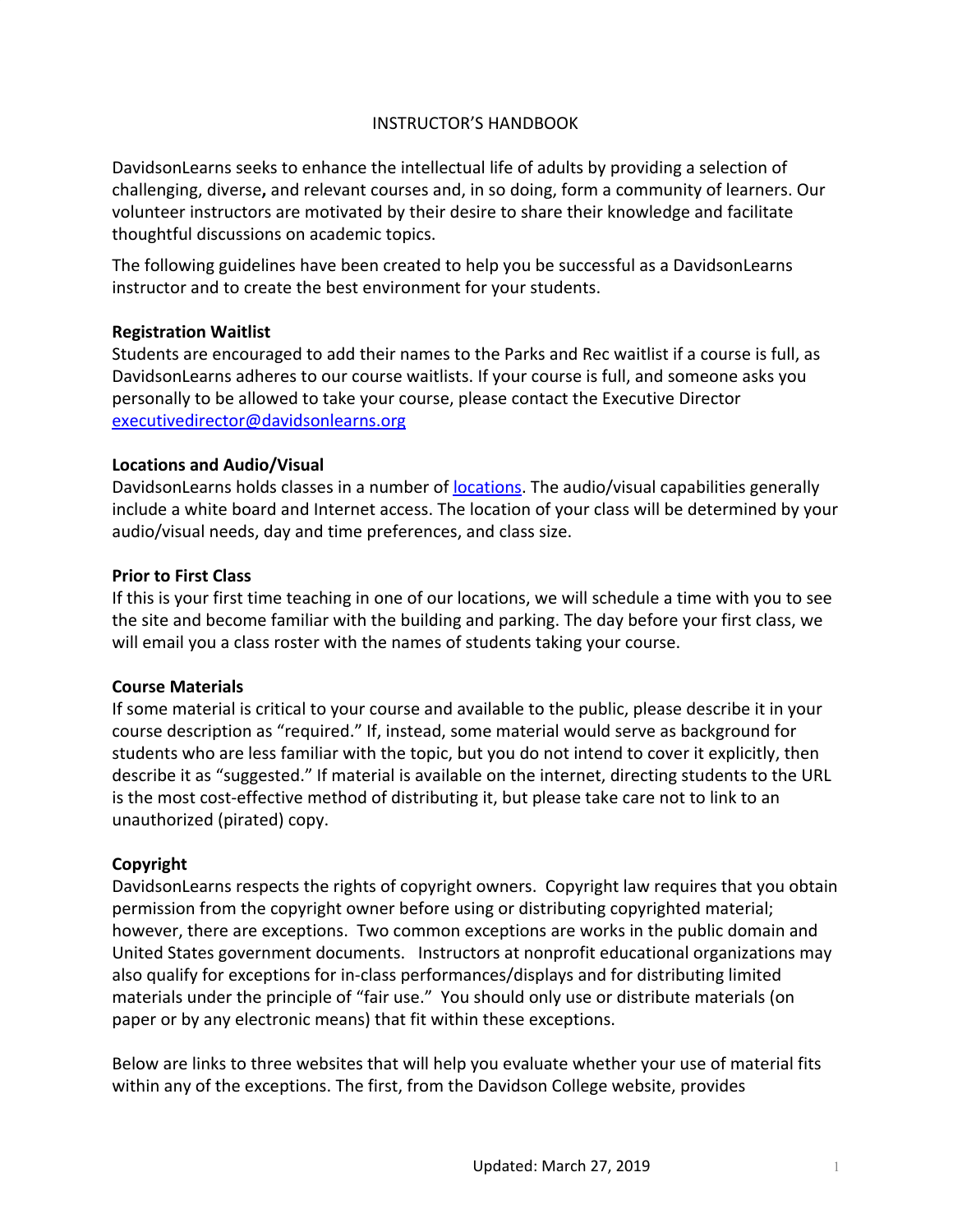- a brief introduction to copyright ("copyright basics tab")
- the definitions of public domain and fair use (under the "copyright basics tab"), including an explanation of four factors you should take into consideration in determining whether your material is covered under the fair use exception
- information on how to obtain permission to use material (under the "getting" permission" tab). <http://davidson.libguides.com/c.php?g=349319&p=2357359>

The second, from the Baylor University website, is a Fair Use Analysis Worksheet. This checklist walks you through an evaluation of the four factors you need to weigh as you determine whether your material is likely to be covered under the fair use exception.

<https://www.baylor.edu/content/services/document.php/68621>

The third, from the University of Minnesota, addresses the Classroom Use Exemption. <https://www.lib.umn.edu/copyright/teaching-good-news>

As you evaluate course materials for compliance with the copyright law, the DavidsonLearns Curriculum team can assist you in the evaluation process. If you have printing requests or other questions about course materials, please contact the Executive Director ([executivedirector@davidsonlearns.org\)](mailto:executivedirector@davidsonlearns.org).

The DavidsonLearns Copyright Policy can be found at [ADD HYPERLINK].

### **First Class**

A DavidsonLearns member will be at your first class session to welcome your students, introduce you to the group, and deliver the nametags and class attendance sheet. Our adult learners have stressed their desire to meet their fellow classmates**,** so please allow time at the start of the course for brief introductions. If necessary**,** we can also have someone present to help with technical needs; however, we encourage you to be as self-sufficient as possible.

### **Nametags & Attendance sheet**

As students arrive, please ask them to initial the attendance sheet and pick up their nametags. We encourage you and your students to wear the nametags during each class. At the end of class, please remind students to bring their nametags with them to subsequent class sessions. We will ask someone to collect the attendance sheet at the end of each class and to redistribute it at the start of the next class. At the end of the course, a DavidsonLearns member will collect the attendance sheet.

### **Communicating with Students**

During the first class, we recommend you establish a protocol for communication. This becomes especially useful if a class needs to be cancelled (see below).

• Email is an easy, effective way to communicate, but make sure all class members use email. If you communicate by email, please enter addresses in the "Bcc" field to protect everyone's privacy.